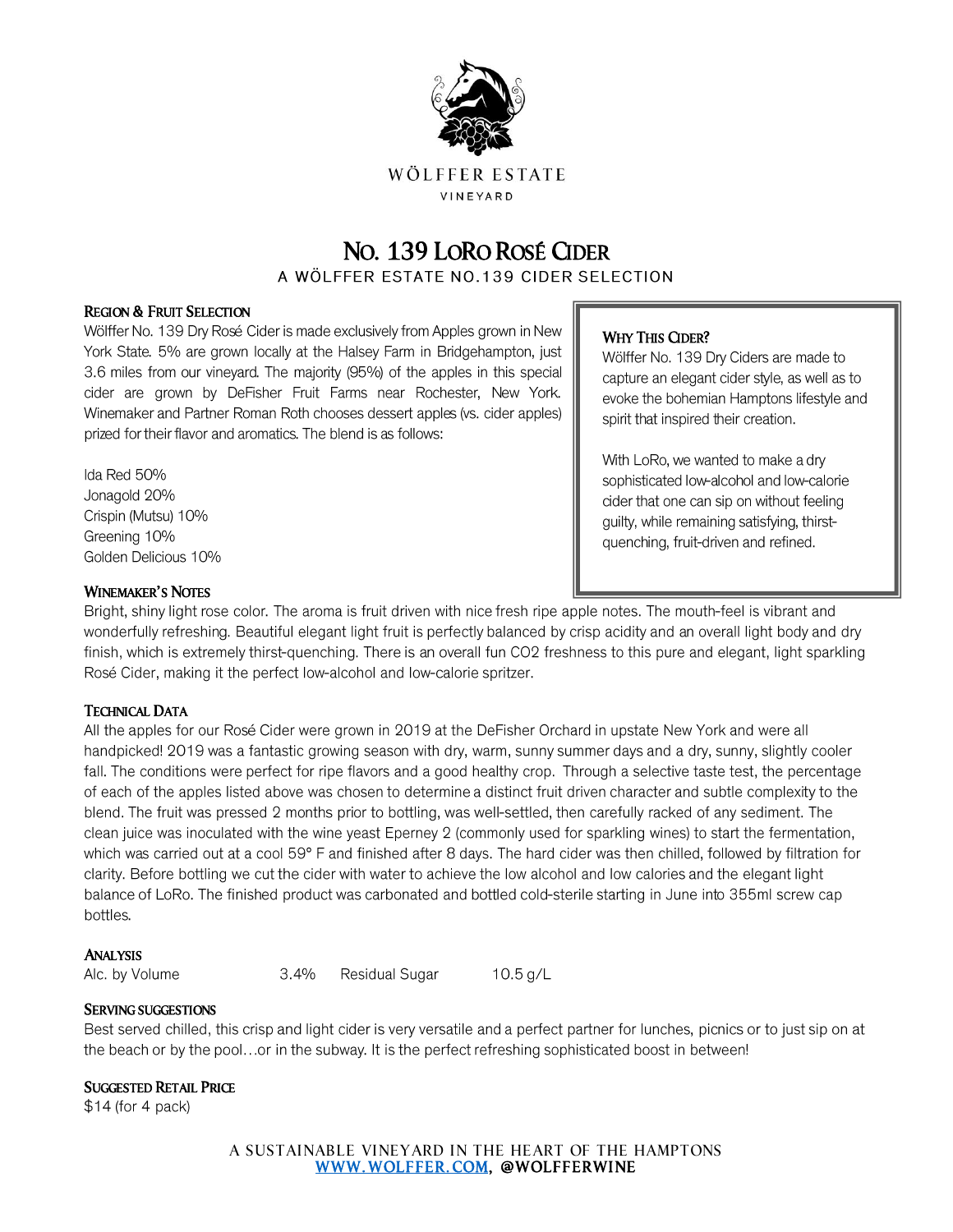# WINE SPRITZER **Mimosa**



**Our wine spritzers are a mix of Three Brothers wine with natural fruit flavors then carbonated and canned. They are between 3% and 5% percent residual sugar (semi-dry to semi-sweet.) Refreshing and easy to drink, our wine spritzers are best served chilled. Each can is 5% alcohol by volume. All flavors sold in 4 packs of 375ml cans.**



**Ingredients: Estate grown and produced Gruner Veltliner (wine), natural flavorings.**



Three Brothers Wineries and Estates | War Horse Brewing Company **6 2 3 L e r c h R o a d G e n e v a , N Y 1 4 4 5 6 w w w . 3 b r o t h e r s w i n e r y . c o m**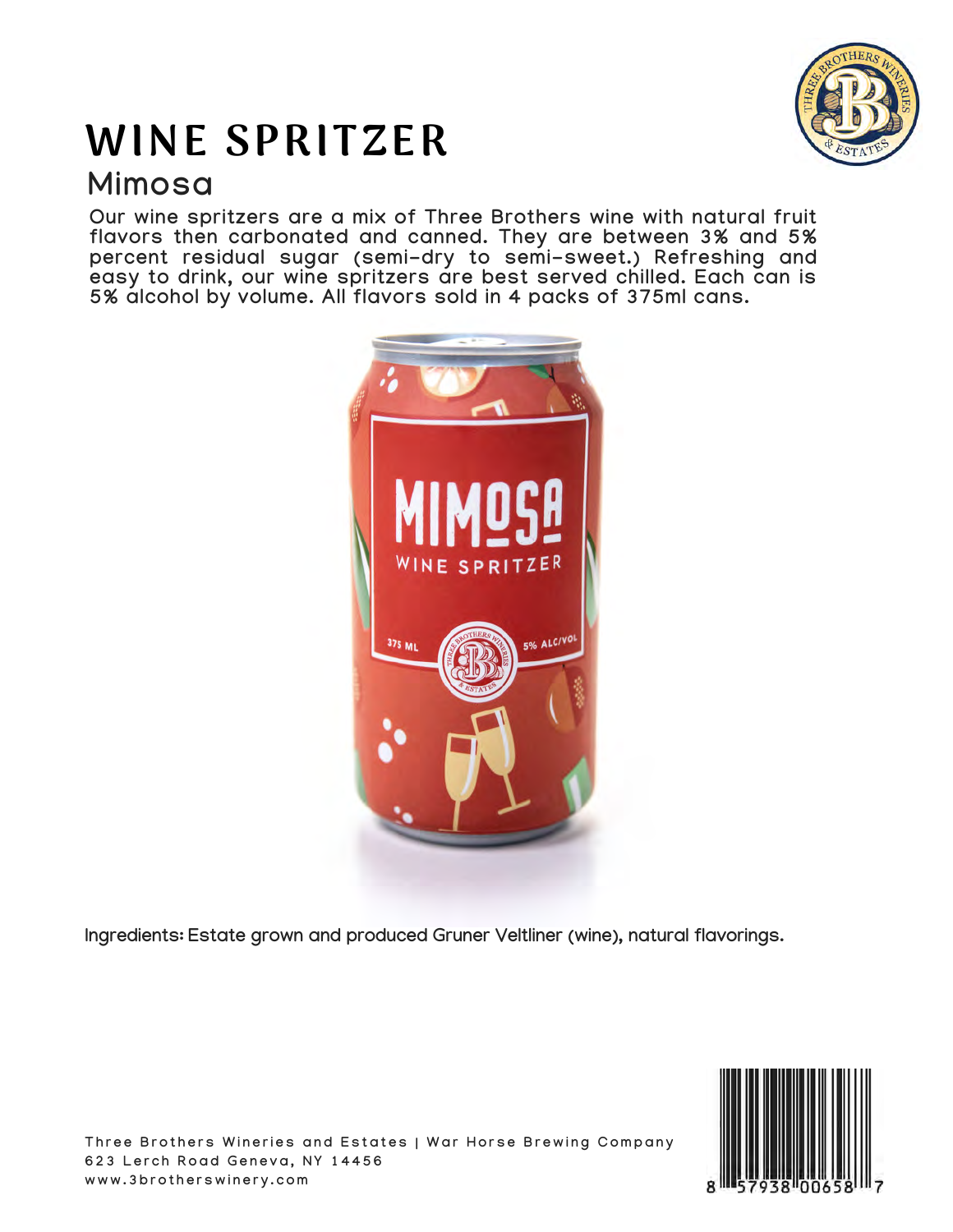

## PETIT ROSÉ VERJUS SPRITZER 2018 A WÖLFFER ESTATE LIFESTYLE SELECTION

#### REGION

#### *Appellation: Long Island, NY. Produced and bottled in Sagaponack, NY.*

Our vineyard encompasses 55 acres of sustainably farmed vines that are meticulously cared for by Winemaker/Partner Roman Roth and Vineyard Manager Rich Pisacano. Our unique combination of Bridgehampton loam soil and breezes from the Atlantic Ocean, located 2.6 miles from the estate, provide Bordeaux-like conditions perfect for achieving the balance of ripeness and acidity that has come to define Wölffer's signature style: food-friendly, elegant wines reflective of Long Island's distinct terroir. When grapes are sourced outside our vineyard, they must meet rigorous Wölffer quality standards.

## WHY THIS ROSÉ VERJUS?

Our maritime climate is perfect to make a delicious non-alcoholic Verius. With this Petit Rosé we want to highlight the drinkability of this fresh and versatile unfermented grape juice. Due its beautiful balance it is also very food-friendly!

## GRAPE VARIETIES

100% Pinot Menuier grown on the North Fork of Long Island.

#### WINEMAKER'S NOTES

This playful wine is a bright salmon rosé color with a shiny new copper hue. The fruit is pure with fresh pear and sweet peach as well as apple and hints of lemon. The mouth-feel is vibrant and light with nice balance between the fruit, natural sugar and bright acidity and a refreshing CO2 mousse.

### TECHNICAL DATA

Hand-picked on September 4th to the 6th 2018. The unripe grapes were immediately pressed and the juice was chilled to 34°F for 4 days. In this time, the juice was cold stabilized and cold sterile filtered. After careful tasting trials we determined the perfect amount of water to add in order to make this a balanced Spritzer. The juice was brought to East Coast Crush, because they have a special pressure tanks and pressure bottling line, was sparged with CO2 and bottled mid-September resulting in 3,500 cases of 355ml bottles.

#### SERVING SUGGESTIONS

This is the perfect choice of beverage for anybody who does not want to drink alcohol. Serve chilled casually with any meal, or in a flute for an elegant toast! Also a great cooking companion. Incorporate into elegant and vibrant sauces, or salad dressings. The gentleness of this Verjus will not overpower even the finest wine. Wonderful and refreshing to drink as a spritzer or try it as the main ingredient for a Margarita or other cocktail.

#### SUGGESTED RETAIL PRICE

\$4.50/bottle